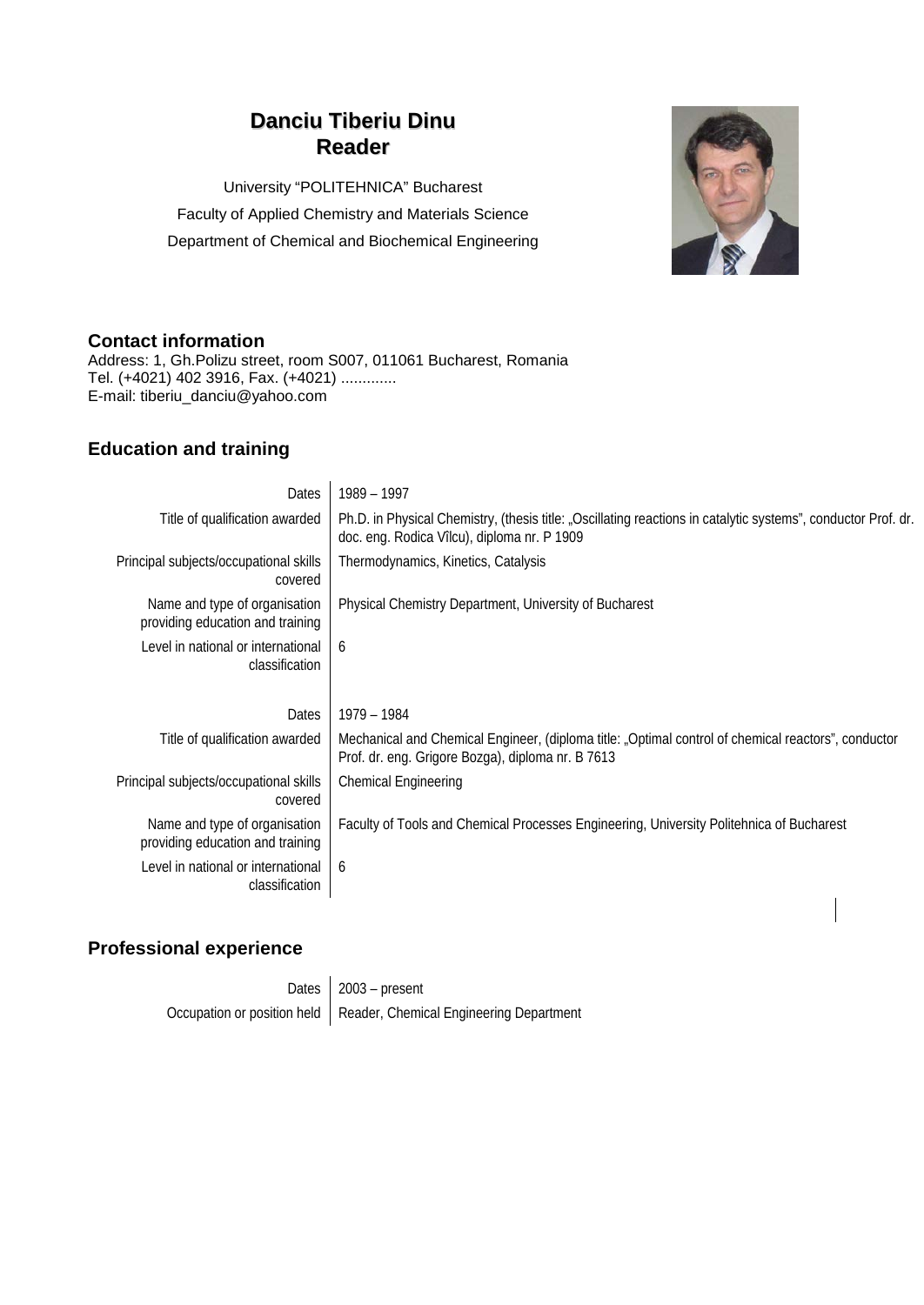| Main activities and responsibilities | Giving lectures on: Technical Thermodynamics, Chemical Engineering Basics, Computers<br>$\circ$<br>Utilization, Industrial Graphics, Databases, Computer Meta-languages, Unit Operations I<br>(Heat Transfer), Transport Phenomena, Chemical Reactors (both English and Romanian)<br>Conducting seminars, labs, year projects on: Chemical Engineering Basics, Unit Operations<br>$\circ$<br>(in Romanian, English, and French), Technical Thermodynamics, Chemical Reactors (both<br>English and Romanian), Computers Utilization, Industrial Graphics, Databases, Computer<br>Meta-languages, Chemical Reactors Dynamics, Mechanical Basics, Strength of Materials<br>and Chemical Equipment Calculus, Design and Mounting of Chemical Plants<br>Conducting diplomas and dissertations (in Romanian, English, and French)<br>$\circ$<br>Admission, diploma, and dissertation commissions<br>$\circ$<br>Fundamental and contractual research (developing e-learning applications, glycerin<br>$\circ$<br>revaluation)<br>Postgraduate lectures in Chemical Engineering, petrochemical employees from Lybia<br>$\circ$ |  |  |  |  |
|--------------------------------------|------------------------------------------------------------------------------------------------------------------------------------------------------------------------------------------------------------------------------------------------------------------------------------------------------------------------------------------------------------------------------------------------------------------------------------------------------------------------------------------------------------------------------------------------------------------------------------------------------------------------------------------------------------------------------------------------------------------------------------------------------------------------------------------------------------------------------------------------------------------------------------------------------------------------------------------------------------------------------------------------------------------------------------------------------------------------------------------------------------------------|--|--|--|--|
| Name and address of employer         | University Politehnica of Bucharest, 1 Polizu street, bldg. A, room 056, Sector 1, 011061 Bucharest, Tel<br>+40214023916, Fax +40213185900                                                                                                                                                                                                                                                                                                                                                                                                                                                                                                                                                                                                                                                                                                                                                                                                                                                                                                                                                                             |  |  |  |  |
| Type of business or sector           | Didactic, research                                                                                                                                                                                                                                                                                                                                                                                                                                                                                                                                                                                                                                                                                                                                                                                                                                                                                                                                                                                                                                                                                                     |  |  |  |  |
| Dates                                | 1994 - 2000 and 2001 - 2003                                                                                                                                                                                                                                                                                                                                                                                                                                                                                                                                                                                                                                                                                                                                                                                                                                                                                                                                                                                                                                                                                            |  |  |  |  |
| Occupation or position held          | Lecturer, Chemical Engineering Department                                                                                                                                                                                                                                                                                                                                                                                                                                                                                                                                                                                                                                                                                                                                                                                                                                                                                                                                                                                                                                                                              |  |  |  |  |
| Main activities and responsibilities | Giving lectures on: see above, plus Programming Languages (both English and Romanian)<br>$\circ$<br>Conducting seminars, labs, year projects on: see above, plus Cryogenics and<br>$\circ$<br>Acclimatization Plants, Computer Driving of Chemical Processes, Numerical Methods in<br>Chemical Engineering (both English and French), Optimization of Chemical Processes,<br>Programming Languages (both English and French), and also - as associate at Titu<br>Maiorescu University - Medical Informatics<br>Conducting diplomas (in Romanian, English, and French)<br>$\circ$<br>Admission, diploma, and dissertation commissions<br>$\circ$<br>Fundamental and contractual research (thermo kinetic characterization of chemical<br>$\circ$<br>oscillations, optimization of dynamic processes)                                                                                                                                                                                                                                                                                                                    |  |  |  |  |
| Name and address of employer         | University Politehnica of Bucharest, 1 Polizu street, bldg. A, room 056, Sector 1, 011061 Bucharest, Tel<br>+40214023916, Fax +40213185900                                                                                                                                                                                                                                                                                                                                                                                                                                                                                                                                                                                                                                                                                                                                                                                                                                                                                                                                                                             |  |  |  |  |
| Type of business or sector           | Didactic, research                                                                                                                                                                                                                                                                                                                                                                                                                                                                                                                                                                                                                                                                                                                                                                                                                                                                                                                                                                                                                                                                                                     |  |  |  |  |
| Dates                                | $2000 - 2001$                                                                                                                                                                                                                                                                                                                                                                                                                                                                                                                                                                                                                                                                                                                                                                                                                                                                                                                                                                                                                                                                                                          |  |  |  |  |
| Occupation or position held          | Invited researcher, post-doctoral stage                                                                                                                                                                                                                                                                                                                                                                                                                                                                                                                                                                                                                                                                                                                                                                                                                                                                                                                                                                                                                                                                                |  |  |  |  |
| Main activities and responsibilities | Hydrocarbons oxidation in supercritical CO <sub>2</sub>                                                                                                                                                                                                                                                                                                                                                                                                                                                                                                                                                                                                                                                                                                                                                                                                                                                                                                                                                                                                                                                                |  |  |  |  |
| Name and address of employer         | Chem/Petroleum Department, University of Pittsburgh, PA 15260, Pennsylvania, USA                                                                                                                                                                                                                                                                                                                                                                                                                                                                                                                                                                                                                                                                                                                                                                                                                                                                                                                                                                                                                                       |  |  |  |  |
| Type of business or sector           | Didactic, research                                                                                                                                                                                                                                                                                                                                                                                                                                                                                                                                                                                                                                                                                                                                                                                                                                                                                                                                                                                                                                                                                                     |  |  |  |  |

### **Academic and research interests**

Mathematical modeling of processes like vapor – liquid equilibrium, hydrocarbon pyrolisis, adiabatic expansion, chemical oscillations, chemical reactors dynamics, multi-component distillation, direct and inverse thermodynamic cycles, heat exchangers, catalytic reactions, dimensioning of chemical equipments)

Numerical analysis (data fitting, variational calculus, optimal control)

Experiments (studies of catalytic activity, explosive domain of gaseous mixtures, metallic corrosion and decontamination, high pressure reactions, green chemistry)

Lab analysis techniques (colorimetry, refractometry, ebulliometry, calorimetry, microgravimetry, spectrophotometry, gas chromatography)

### **Teaching activity**

*Se completeaza conform indicatiilor din tabel*

| Ciclu            | studii Denumire | Cod disciplina din Titlu disciplina |    |                        |    | Tip                   | activitate |
|------------------|-----------------|-------------------------------------|----|------------------------|----|-----------------------|------------|
| (Master/licenta) | specializare    | planul                              | de |                        |    | curs/proiect/laborato |            |
|                  |                 | invatamant                          |    |                        |    | r etc)                |            |
| Licenta          | HPCB            | UPB.11.S.06.O.518                   |    | <i>Operatii</i>        | de | Curs                  |            |
|                  |                 |                                     |    | <i>transfer termic</i> |    |                       |            |